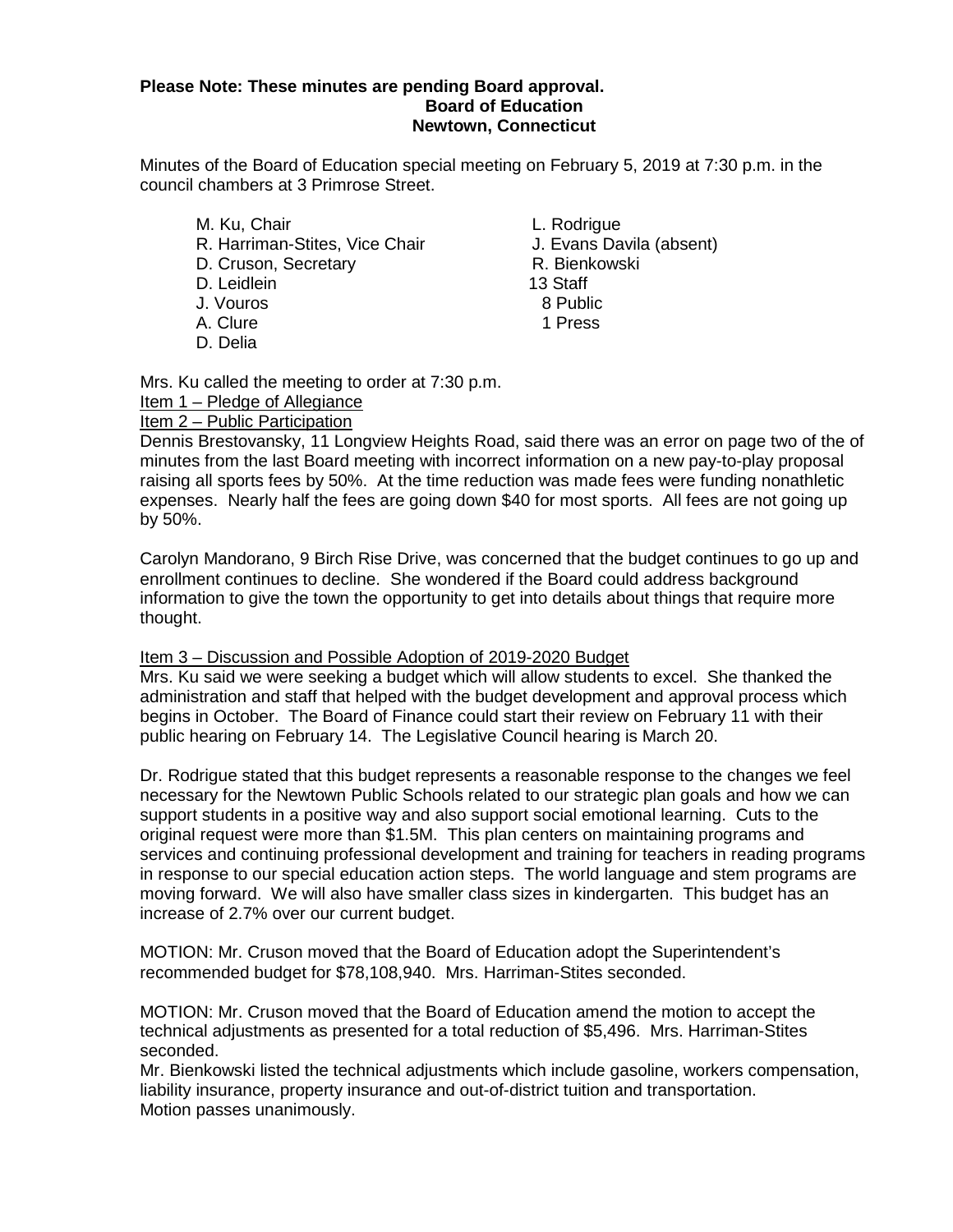Board of Education **-2-** February 5, 2019

MOTION: Mr. Delia moved to amend the motion to reduce building and maintenance by \$50,000 and reallocate it to Account 111 under curriculum. Mr. Clure seconded.

Mr. Delia felt it was important to not increase the budget. He has been very active in researching the Director of Teaching and Learning position and proposed to move the start date to September 1.

Mr. Clure agreed and felt it was extremely important to start sooner.

Mrs. Leidlein asked Dr. Rodrigue her thoughts on starting sooner. Dr. Rodrigue said the thinking behind starting mid-year was to allow the new assistant superintendent to help find the right person for this position.

Mr. Vouros suggested the positions be staggered so the assistant superintendent can contribute to hiring the new director. He appreciated Mr. Delia's motion to find money for this position but he feels it is important not to chip away from maintenance as there are a lot of projects that get postponed that should have been funded years ago.

Mrs. Harriman-Stites asked the amount needed for the position to start earlier. Mr. Bienkowski said the cost to start September 1 would be \$50,966. He feels we should not just take a number from a functional category. We have to put this budget together based on the object categories and suggested we do separate motions on each and segregate them for clarity purposes.

Mr. Delia said anything that was a medium priority could be adjusted to meet the needs. Mr. Bienkowski referred to costs for installing air conditioning in the Middle Gate gym but we can't do just part of it. We could do a bit less at Head O'Meadow in removing the sinks. Regarding painting the halls at Reed we could do less carpet and flooring replacement but it would be difficult to split the work. Most of the prices are for specific designated projects so it's hard to identify them at this point.

Mrs. Ku was not in favor of this motion as is but was in favor of adding the \$50,000 for the director position.

Dr. Rodrigue agrees that the motion is difficult especially since we made cuts early in the maintenance budget.

Mrs. Harriman-Stites was in favor of reducing some maintenance projects but would prefer to see what ones he had in mind. It would have to be the entire projects.

Mr. Vouros said we have endeavored to move forward the maintenance projects so we are not slipping behind. He is in favor of splitting the motion.

Mr. Delia he is trying to make fiscally responsible motions and support teachers, administrators and learning. He is not going to put forth a motion to increase the budget. After a discussion and there being no objections to doing so, Mr. Delia withdrew his motion.

MOTION: Mr. Vouros moved to amend the motion to increase the budget by \$50,966 for the Director of Teaching and Learning position. Mrs. Ku seconded the motion.

Mr. Vouros said years ago this position was proposed. It is needed in this district so it makes more sense educationally to have the person start in September as opposed to the middle of the year.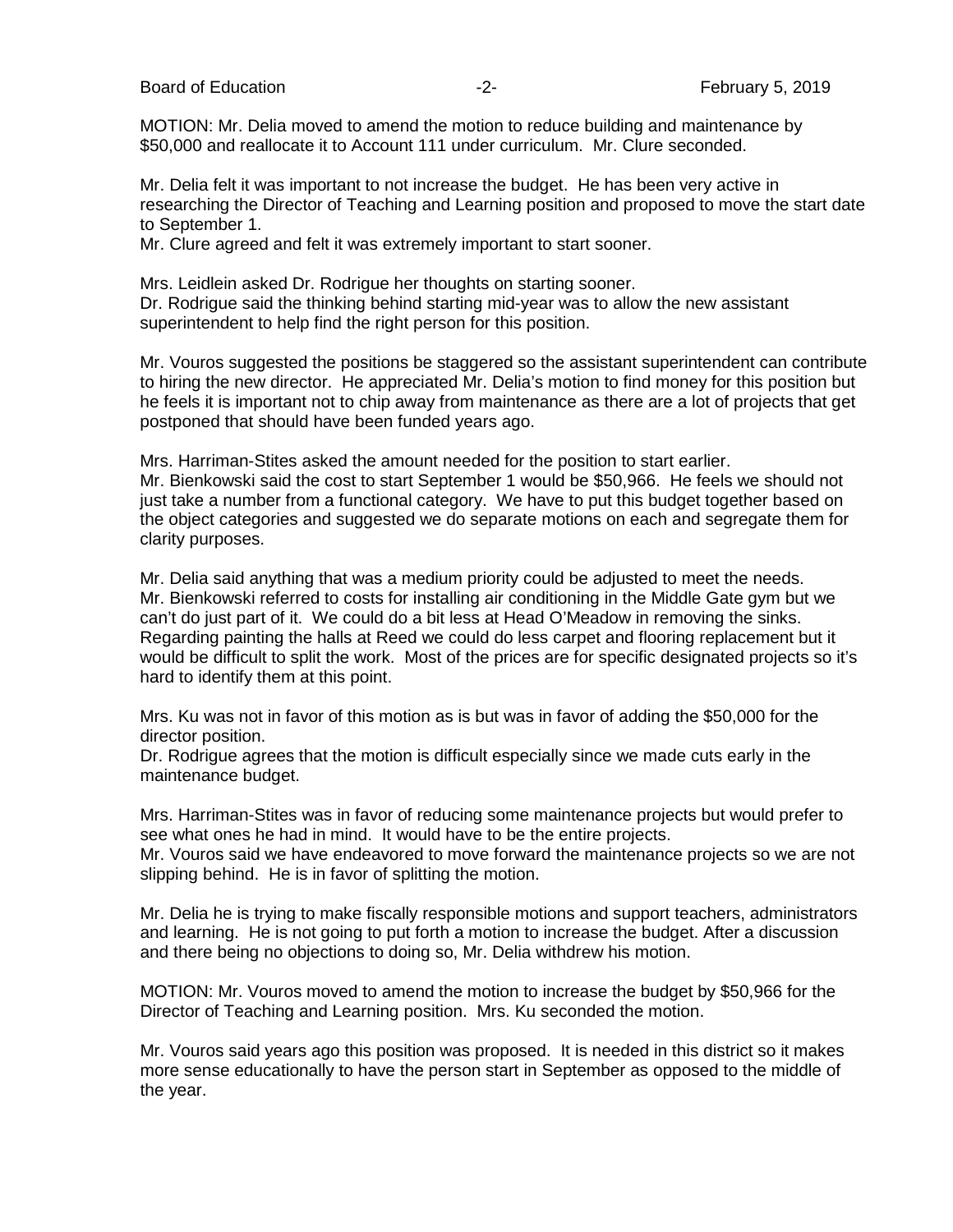Mrs. Leidlein feels it would be better for the Board to know where the money is coming from for this position and suggested that Mr. Vouros take the motion back for us to decide on that first.

MOTION: Mrs. Ku moved that we lay the motion to amend on the table. Mr. Vouros seconded. Motion passes unanimously.

Mr. Clure said the non-lapsing account can be used for nonrecurring expenses.

MOTION: Mr. Clure moved to amend the motion to reduce the budget by \$55,000 for the purchase of a truck in account 734. Mr. Delia seconded.

Mr. Clure said this is a one-time expense so we can still purchase the truck from the non-lapsing account.

Mrs. Leidlein stated that when we discussed using those funds we talked about the unknowns facing us in the future so we did not want to decrease the account. We have already gone to the Board of Finance to use funds but she feels we shouldn't request using more money from this account. There may be other areas we can look at.

Mr. Bienkowski said this puts the truck in jeopardy if you want to use the non-lapsing account. The risk in doing that is there is no guarantee it will be approved.

Vote: 2 ayes Mr. Delia and Mr. Clure, 5 nays (Mrs. Ku, Mrs. Harriman-Stites, Mr. Cruson, Mrs. Leidlein, Mr. Vouros) Motion fails.

MOTION: Mrs. Harriman-Stites moved to reduce the building and maintenance projects by \$50,000 to be made up of high school ceiling pad/tile replacement for \$25,000 and repainting classrooms and halls at Reed for \$25,000. Mr. Delia seconded.

Mrs. Harriman-Stites feels it's very important for this position to start in September but she is not in favor of increasing the budget. It's important to prioritize teaching and learning.

Mrs. Leidlein looked at the priority levels of the maintenance projects and thought we should look at the ceiling tiles at Hawley and the high school access card readers first. Mrs. Harriman-Stites chose them because they weren't safety items. Mrs. Leidlein and Mr. Delia supported the motion.

Mrs. Ku said this would reduce the building and site maintenance project by \$50,000. It is so easy to take from the maintenance budget when we need money. She is not in favor of the motion.

Vote: 5 ayes, 2 nays (Mrs. Ku, Mr. Cruson) motion passes.

MOTION: Mr. Vouros moved to take off the table the motion that was on the table regarding the Director of Teaching and Learning position. Mr. Delia seconded. Motion passes unanimously.

Mr. Cruson was concerned about starting this position the same time as the new assistant superintendent and having two brand new people in the district. January might even be too early. The new assistant superintendent would only have four months before the director would begin but he agrees with the importance of the new position.

Dr. Rodrigue spoke about the director starting in September. We are poised for a new team but understands what Mr. Cruson stated about staggering the start dates. The new assistant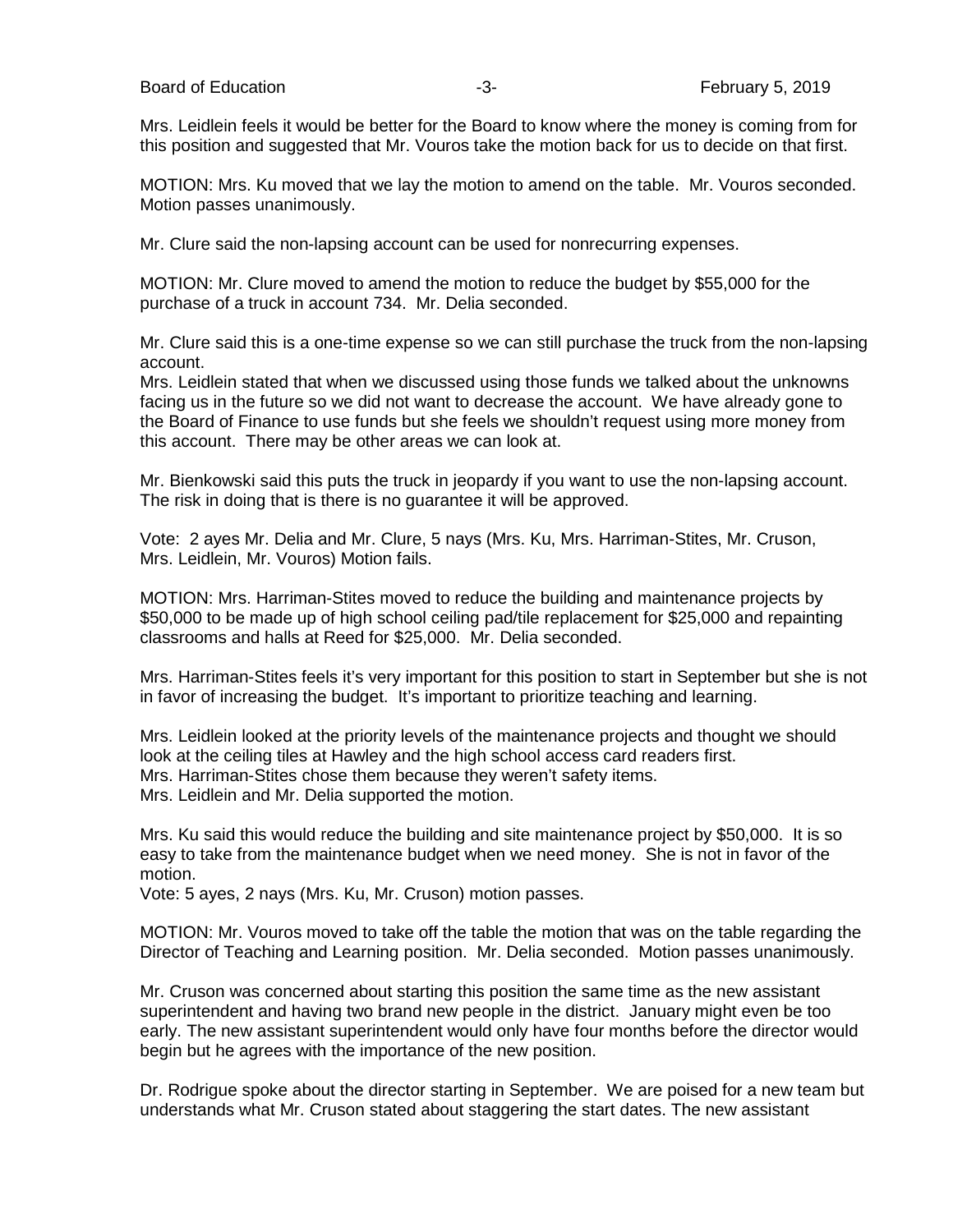Board of Education **Francisco Community** 2019 **February 5, 2019** 

superintendent will have time before we hire the director so that person will be part of that process. It would be wonderful to start in September.

Mrs. Leidlein was concerned with the idea of starting the position later than sooner. A concern of our principals is that they are stretched very thin with all of their responsibilities regarding State mandated changes so this position will help them. The assistant superintendent starting early summer gives time to talk to the stakeholders before school begins.

Mrs. Ku said the curriculum coordinators were reduced in the budget so we could hire this position which will benefit the entire district.

Vote on motion to increase the budget by \$50,966: 6 ayes, 1 nay (Mr. Cruson) Motion passes.

MOTION: Mr. Clure moved to reduce \$1,000 for the moving up ceremony and to create a line item in the middle school sports for \$1,000 for team uniforms. Mr. Delia seconded.

Mr. Clure said there was a great response having this at the high school. He feels we could have in the auditorium so there will be no need for a stage rental. His understanding is that there are no dedicated funds for middle school sports. Each year we could have uniforms for the coming years.

Dr. Rodrigue said that in talking with Mr. Einhorn, there was still a concern for the number of seats in the auditorium so we would have to use tickets. We always had enough seats in the gym. The two programs would be tight in the auditorium so seats might be limited. Next year might be different if the enrollment changes.

Mrs. Harriman-Stites asked if Mr. Bienkowski could make a budget transfer to possibly have uniforms for spring sports. There's not enough information now so maybe we could do it midyear.

Dr. Rodrigue said we can put in \$1,000 for uniforms but we don't how much we will need. She also cautioned about using the auditorium next year.

Mr. Clure said the intent was specifically for cross country, which have no uniforms except for a white T-shirt.

Mr. Vouros and Mr. Delia were in support of providing uniforms for the cross country students. Mr. Cruson agreed but he was concerned of not knowing if the \$1,000 will cover the number of students participating.

Mrs. Harriman-Stites would support the motion if it was split. She was not in favor of taking \$1,000 from the moving-up ceremony and suggested that \$500 be used and parents could support the rest of the cost.

Mr. Vouros asked when we would know if everyone would fit in auditorium. Dr. Rodrigue said we know from last year it would have been too tight. Seats will open up when enrollment decreases but there may not be enough to seat approximately 20 people. Mrs. Ku would support adding \$1,000 for uniforms but doesn't support this motion.

Vote: 3 ayes, 4 nays (Mrs. Ku, Mrs. Harriman-Stites, Mrs. Leidlein, Mr. Vouros) motion fails.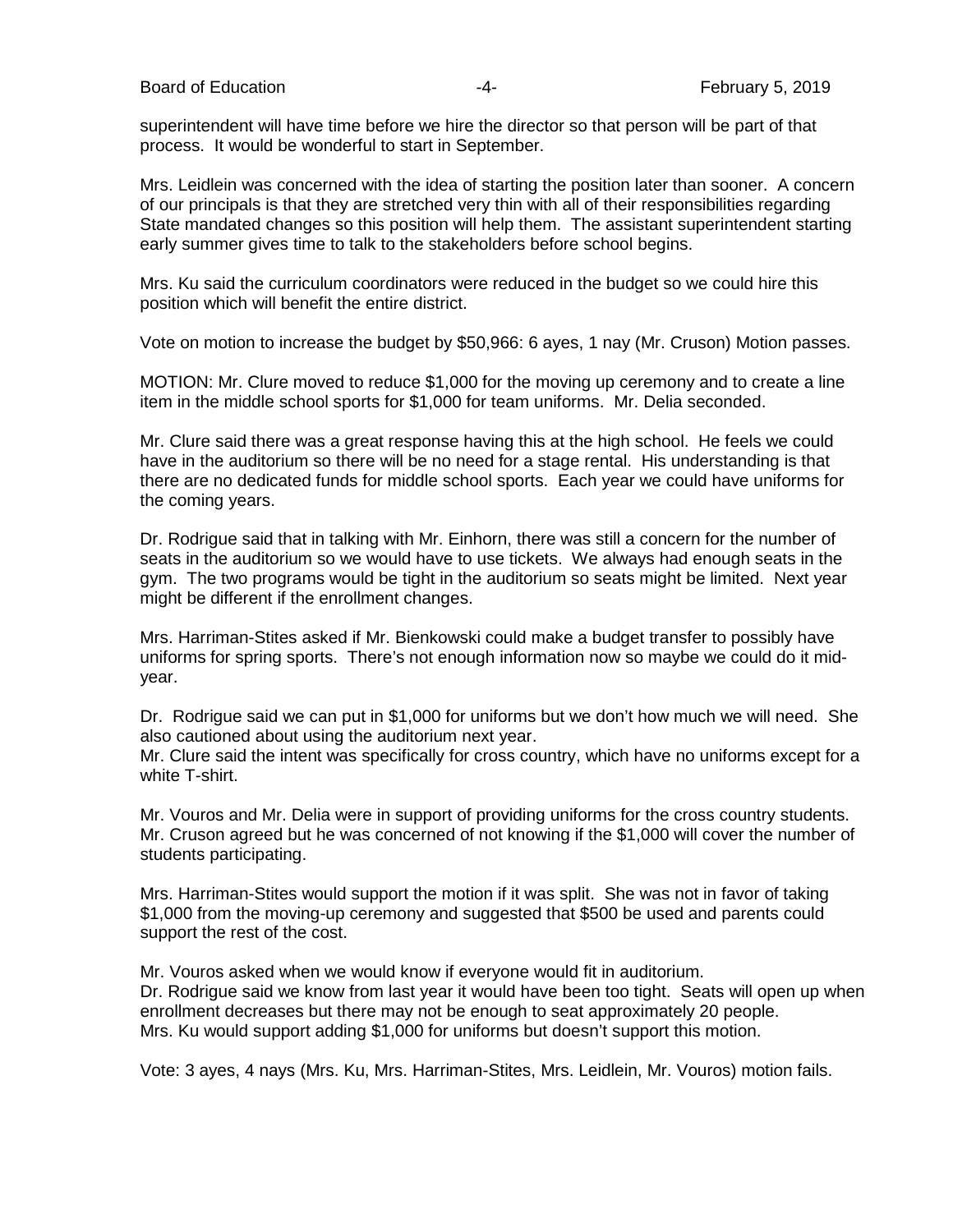MOTION: Mr. Delia moved to amend the motion to reduce staff and curriculum development by \$10,000 for the WIN Conference expense. Mr. Clure seconded.

Mr. Delia saw a deficiency in math and because there was only \$1,250 for math regional conferences he wants to increase it by the \$10,000.

Mrs. Leidlein said that every line doesn't have to be followed meticulously so things may be adjusted.

Mr. Delia sees a need and it's important to make it clear we support math and the math department. He is not saying this is how the money must be spent.

Dr. Rodrigue said the money is specifically for the math regional conferences. We have flexibility but the WIN conference was probably one of the best professional development days we've had.

Mrs. Harriman-Stites said that possibly inviting other districts to this conference would generate revenue.

Vote: 2 ayes, 5 nays (Mrs. Ku, Mrs. Harriman-Stites, Mr. Cruson, Mrs. Leidlein, Mr. Vouros) Motion fails.

MOTION: Mr. Clure moved to amend the motion to freeze the pay-to-participate fee from where it currently is with the addition of hockey at \$160 and reduce the overall sports budget by \$30,000. Mr. Delia seconded.

Mr. Clure spoke about his motion.

Mrs. Harriman-Stites said we had a group study this and she is uncomfortable with reducing the budget by \$30,000. We did the study to be sure sports were adequately funded. She can't support this motion but appreciates that Mr. Clure is trying to solve the problems of parents paying more than others.

Mr. Delia supports the motion because he is concerned we are raising fees to play that parents are concerned about.

Mr. Clure said he has grave difficulty with increasing the cost for sports so much.

Mrs. Leidlein stated that the cost to play in the youth leagues is more than to play high school sports and there is help for parents who cannot afford these costs. She cannot support this not knowing where the money will come from across the board.

Mr. Cruson's concern was the \$30,000 reduction. The task force worked so hard to come up with equity in funding. If we are going to discuss some semblance of the structure we would have to discuss the budget taking on that \$30,000.

Mrs. Harriman-Stites was frustrated that we had multiple meetings on the plan but wished she knew his idea before tonight. We need to discuss this earlier next year. Dr. Rodrigue said we froze the pay-to-participate fees so the task force could look at all sports and landed on \$160 as fair for the entire program.

Mr. Clure stated that he valued the task force and was not trying to be disrespectful but there was no Board member on it. He felt he never had an opportunity to address the sports fees individually. If there was a way we could look at the overall cost for each sport and bring it back to the Board he would be willing to table his motion.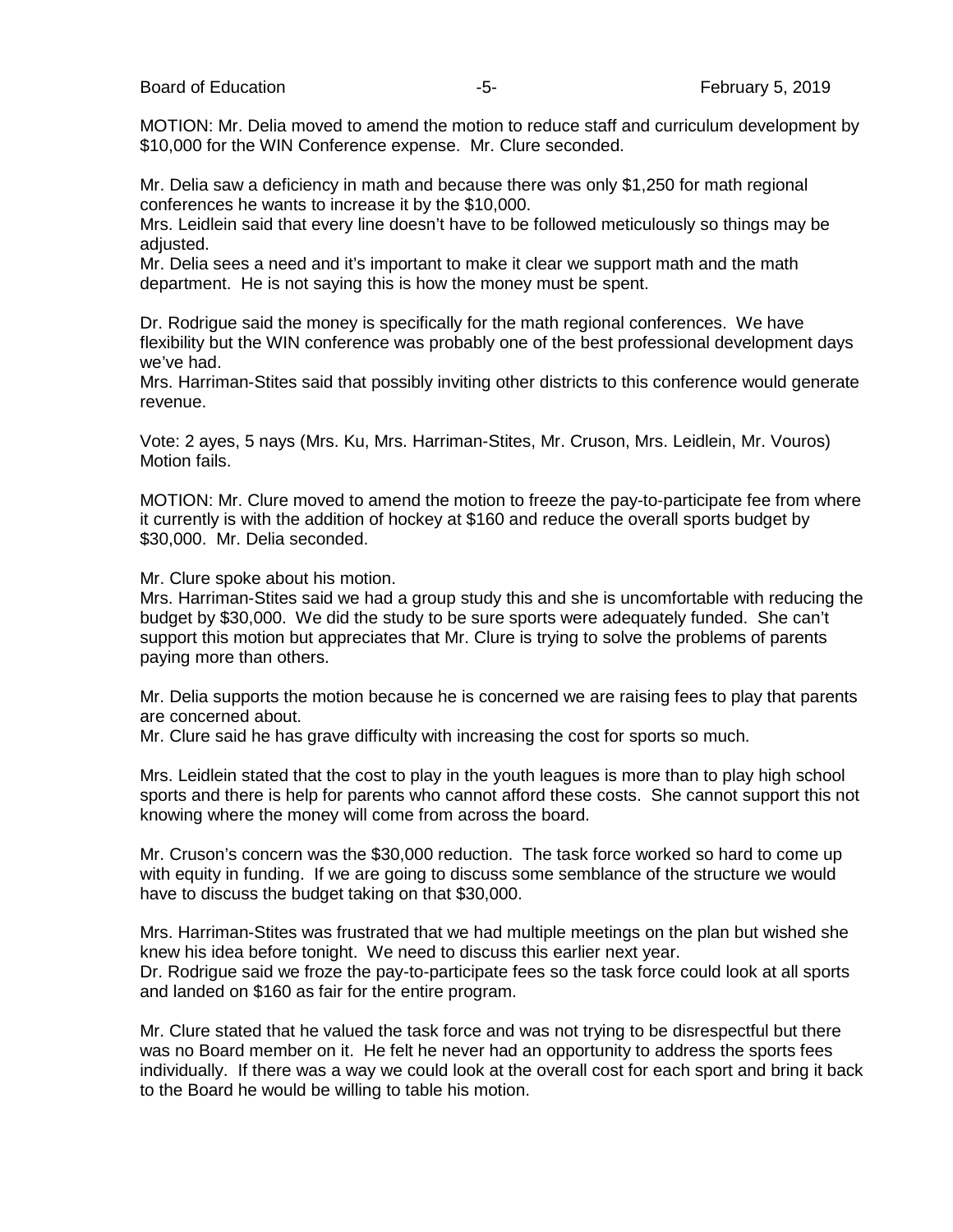Board of Education **Francisco Community** Control Control of Education **February 5, 2019** 

Mrs. Harriman-Stites said we can look at this again if the ice rink is built and prefers to go with the recommendation of the committee and the Athletic Director for now.

Mrs. Ku appreciated the recommendation of the task force. We are one of a few districts that have the tiered system. We should support sports and provide that experience to all children.

Vote: 1 aye, 6 nays (Mrs. Ku, Mrs. Harriman-Stites, Mr. Cruson, Mrs. Leidlein, Mr. Vouros, Mr. Delia) Motion fails.

MOTION: Mr. Delia moved to amend the motion to move \$39,922 from high school science to the curriculum account 611. Mr. Cruson seconded.

Mr. Delia feels that purchases of all curricula should be under the curriculum budget. Mr. Cruson felt it makes sense to move it there. Mrs. Harriman-Stites also supports this and asked if there would be any issue with purchasing.

Mrs. Vadas said we have expenses in the current budget now under science so we would move them to stay in line.

Motion passes unanimously.

Mrs. Ku stated that the amended Superintendent's budget amount is \$78,104,510. Motion passes unanimously.

MOTION: Mrs. Leidlein moved that the Board of Education direct the business office to prepare the final budget and authorize the Director of Business to make any technical and arithmetical changes. Mr. Cruson seconded. Motion passes unanimously.

#### Item 4 – Public Participation

Dennis Brestovansky, 11 Longview Heights Road, found the discussion on pay to participate very disappointing. He was on the task force and spent hours devising a structure that was fair. To compare it to last year when many families were paying huge amounts of money is unfathomable. You need to compare year over year. The minutes were wrong. About 40% of sports are going up \$10.

MOTION: Mr. Cruson moved to adjourn. Mr. Delia seconded. Motion passes unanimously.

Item 5 – Adjournment The meeting adjourned at 9:32 p.m.

Respectfully submitted:

 Daniel J. Cruson, Jr. **Secretary** 

\_\_\_\_\_\_\_\_\_\_\_\_\_\_\_\_\_\_\_\_\_\_\_\_\_\_\_\_\_\_\_\_\_\_\_\_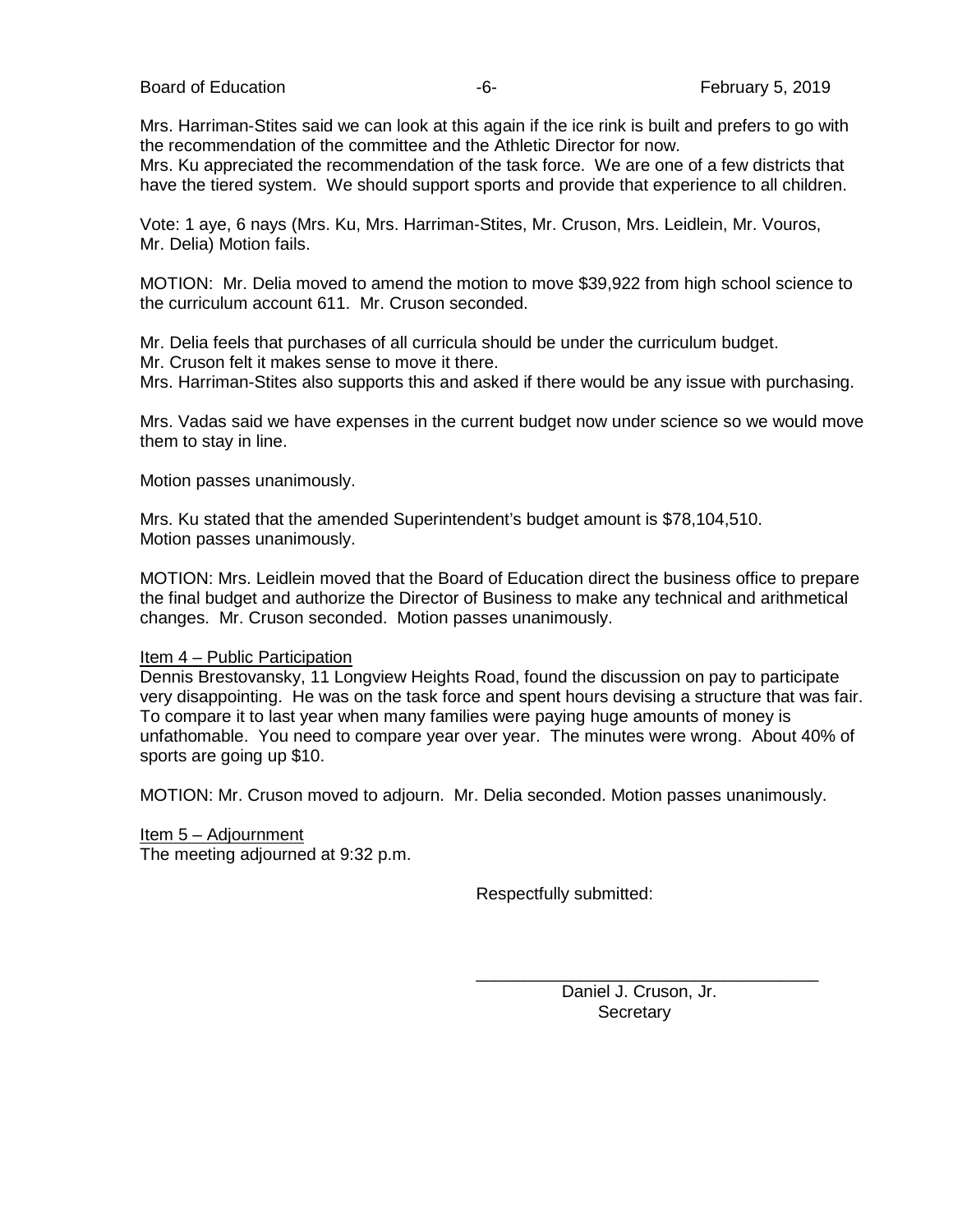|              | Proposed Operational Plan for 2019-20                  |            |            | Percent     |                |         |           |
|--------------|--------------------------------------------------------|------------|------------|-------------|----------------|---------|-----------|
|              |                                                        |            | Cumulative | of Decrease |                | Percent | Final \$  |
|              | 2018-19 Approved Budget                                | 76,054,231 | Adjustment | or Increase | <b>Balance</b> | Change  | Increase  |
|              | 2019-20 Superintendent's Request                       | 78,108,940 | 2,054,709  |             |                | 2.70%   |           |
|              | <b>BOE Adjustments to Superintendent's Plan 2/5/19</b> |            |            |             |                |         |           |
|              | <b>Technical Adiustments</b>                           |            |            |             |                |         |           |
|              | Gasoline bid $1/14/19$                                 | (4,008)    | (4,008)    | $-0.01%$    | 78,104,932     | 2.70%   | 2,050,701 |
| $\mathbf{2}$ | <b>Workers Compensation</b>                            | (35,067)   | (39,075)   | $-0.05\%$   | 78,069,865     | 2.65%   | 2,015,634 |
| 3            | General Services - Liability Insurance                 | (2,699)    | (41,774)   | $-0.05\%$   | 78,067,166     | 2.65%   | 2,012,935 |
| 4            | Plant Operations - Property Insurance                  | (2,521)    | (44, 295)  | $-0.06%$    | 78,064,645     | 2.64%   | 2,010,414 |
| 5.           | Tuition - Out of District (additional placement)       | 28,868     | (15, 427)  | $-0.02\%$   | 78,093,513     | 2.68%   | 2,039,282 |
| 6            | Transportation - Out of District                       | 9,931      | (5, 496)   | $-0.01%$    | 78,103,444     | 2.69%   | 2,049,213 |

| <b>BOARD OF EDUCATION'S CURRENT PROPOSED BUDGET</b> | (5.496) | $-0.01%$ | 78,103,444 | 2.69% | 2,049.213 |
|-----------------------------------------------------|---------|----------|------------|-------|-----------|
| <b>Total Adjustments</b>                            |         |          |            |       |           |
| <b>Percent Reduction</b>                            |         | -0.01%   |            |       |           |
| <b>Proposed BOE Current Budget</b>                  |         |          |            |       |           |
| Proposed Budget % Increase                          |         |          |            |       |           |
| Proposed Budget \$ Increase                         |         |          |            |       |           |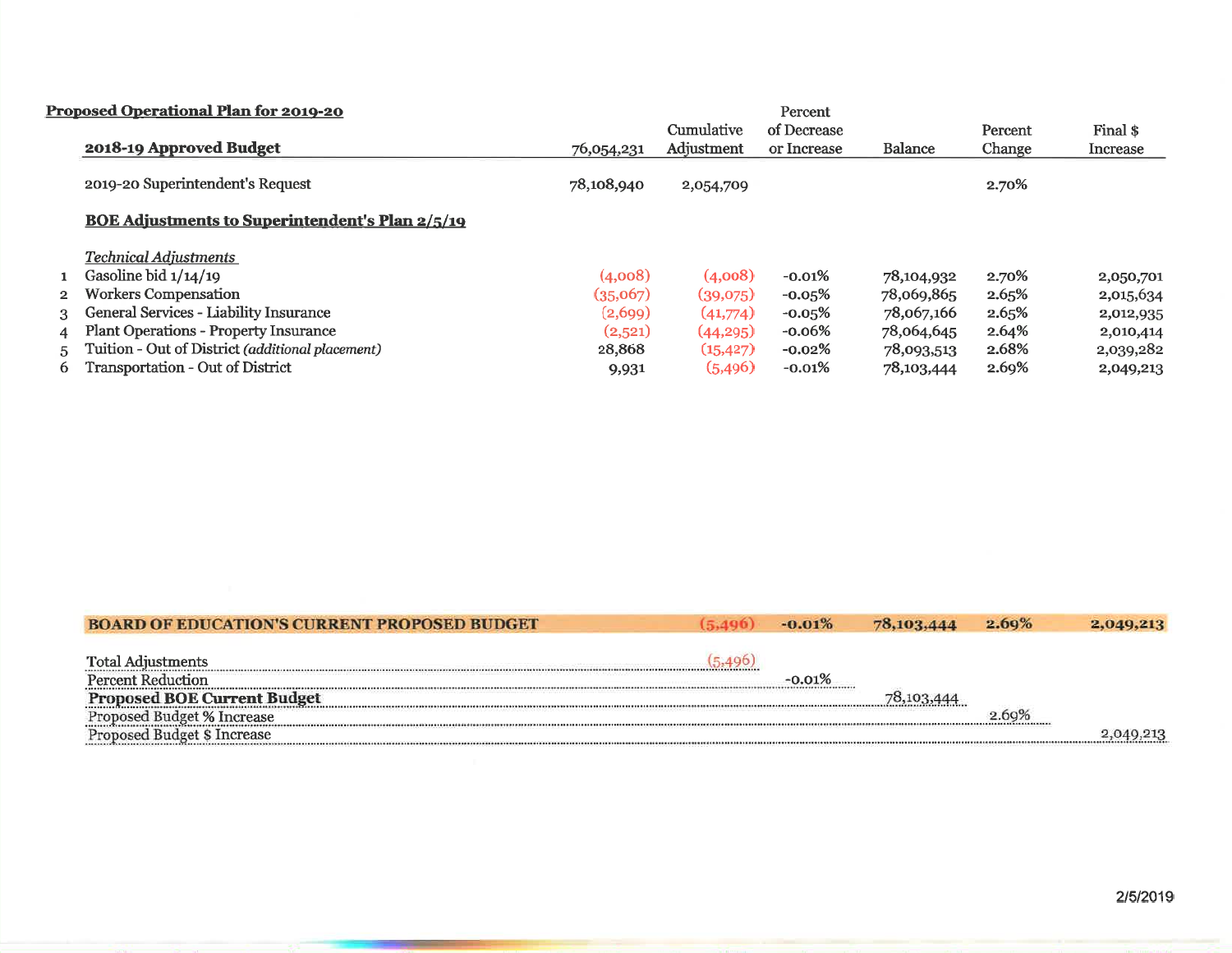# **Creating a Consistent Funding Level**



# Peaks & Valleys; the Repercussions of inconsistent funding levels

- 2008-09 approved budget increase 5%
- Four years (09-10 to 12-13) average increase less than 1%  $\bullet$
- 2013-14 approved increase 3.93%  $\bullet$
- Two year average increase less than .5%
- 2016-17 just under 3% increase; followed by 17-18, increase less than 1%  $\bullet$
- 2018-19 & 2019-20; leveling the budget  $\bullet$